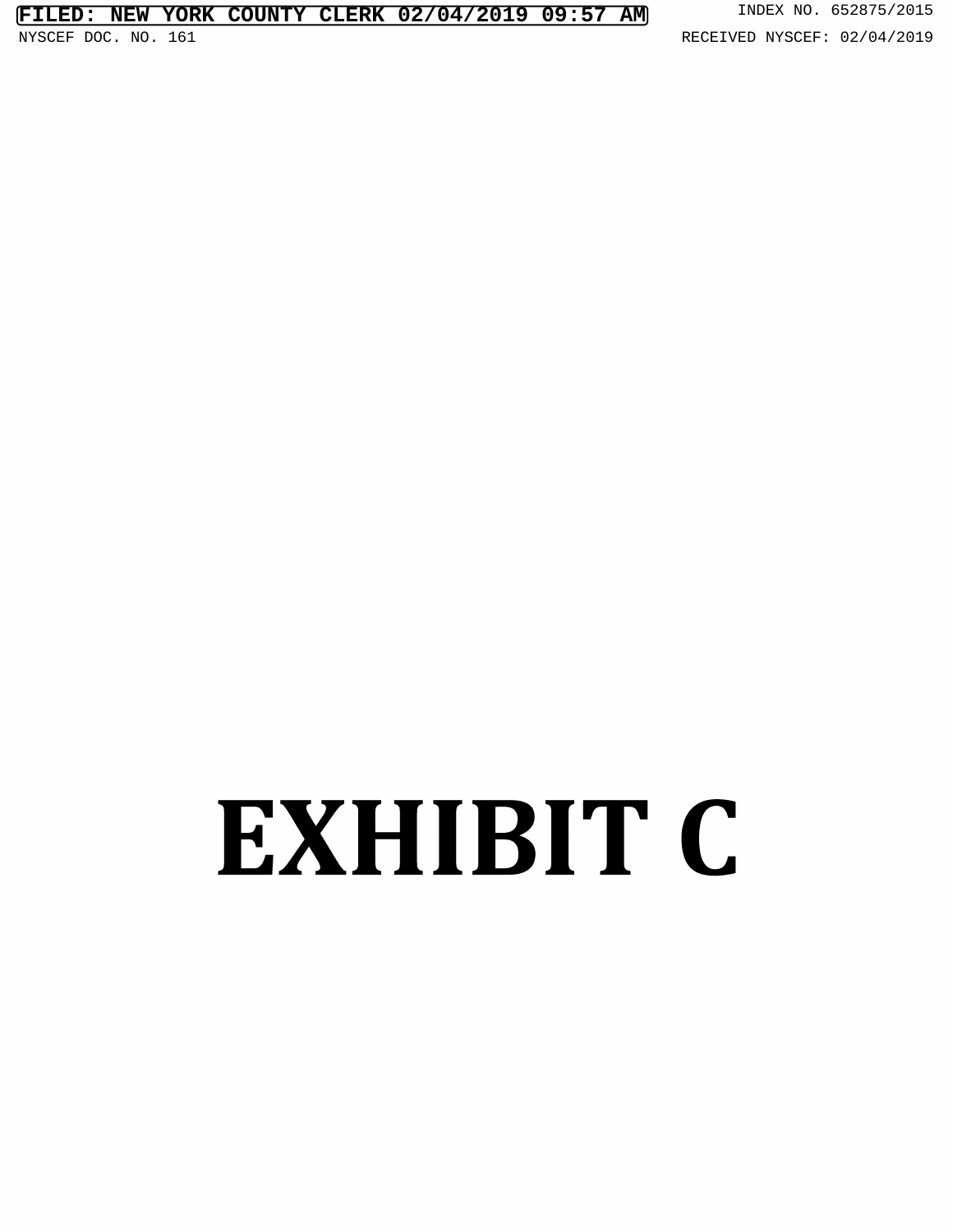## **FOUNTY CLERK 02/04/2010 09:59 AM** INDEX

52875/2015 NYSC . NO. 83 RECEIVED NYSCEF: 11/25/2016 NYSCEF DOC. NO. 161 RECEIVED NYSCEF: 02/04/2019

SUPREME COURT OF THE STATE OF NEW YORK COUNTY OF NEW YORK: COMMERCIAL DIVISION ----------------------------------------X JAMES TUFENKIAN, Holder of <sup>a</sup> 50% Membership Interest

Petitioner,

Index No. 652875/2015

- against -

FOR THE DISSOLUTION OF, AND APPOINTMENT ORDER DENYING<br>OF A PECEIVER OR LIQUIDATING TRUSTEE FOR. MOTION TO DISMISS OF A RECEIVER OR LIQUIDATING TRUSTEE FOR, MOTION TO DISMISSION OF A MOTION OF A MOTION OF A MILLER ONE THAT TH HARVEST SONG VENTURES, LLC, PURSUANT TO AND GRANTING<br>88 702 AND 703 OF THE LIMITED LIABILITY PETITION FOR §§ 702 AND 703 OF THE LIMITED LIABILITY PETITION FOR<br>COMPANY LAW PLASS PORT DISSOLUTION OF COMPANY LAW,

HARVEST SONG -against- VENTURES, LLC

SYLVIA TIRAKIAN

. Respondent. ----------------------------------------X

Upon reading and filing the Verified Amended Petition for Dissolution sworn to on June 20, 2016 by Petitioner, being the owner of one-half of above-named limited liability company; the July 19, <sup>2016</sup> Affirmation of Tina Glandian, Esq., in support of Respondent's Motion to Dismiss said Petition; the July 29, 2016 Affirmation of Michael Zarocostas, Esq., in opposition to the Motion to Dismiss and in support of the Petition; the July 29, 2016 Affidavit of Eric W. Jacobson, in opposition to the Motion .to Dismiss and in support of the Petition; the July 29, 2016 Memorandum of Law, in opposition to the Motion to Dismiss and in support of the Petition; the August 5, 2016 Reply Memorandum of Law in support of Respondent's Motion to Dismiss; all exhibits to the foregoing documents; the transcript of the oral argument